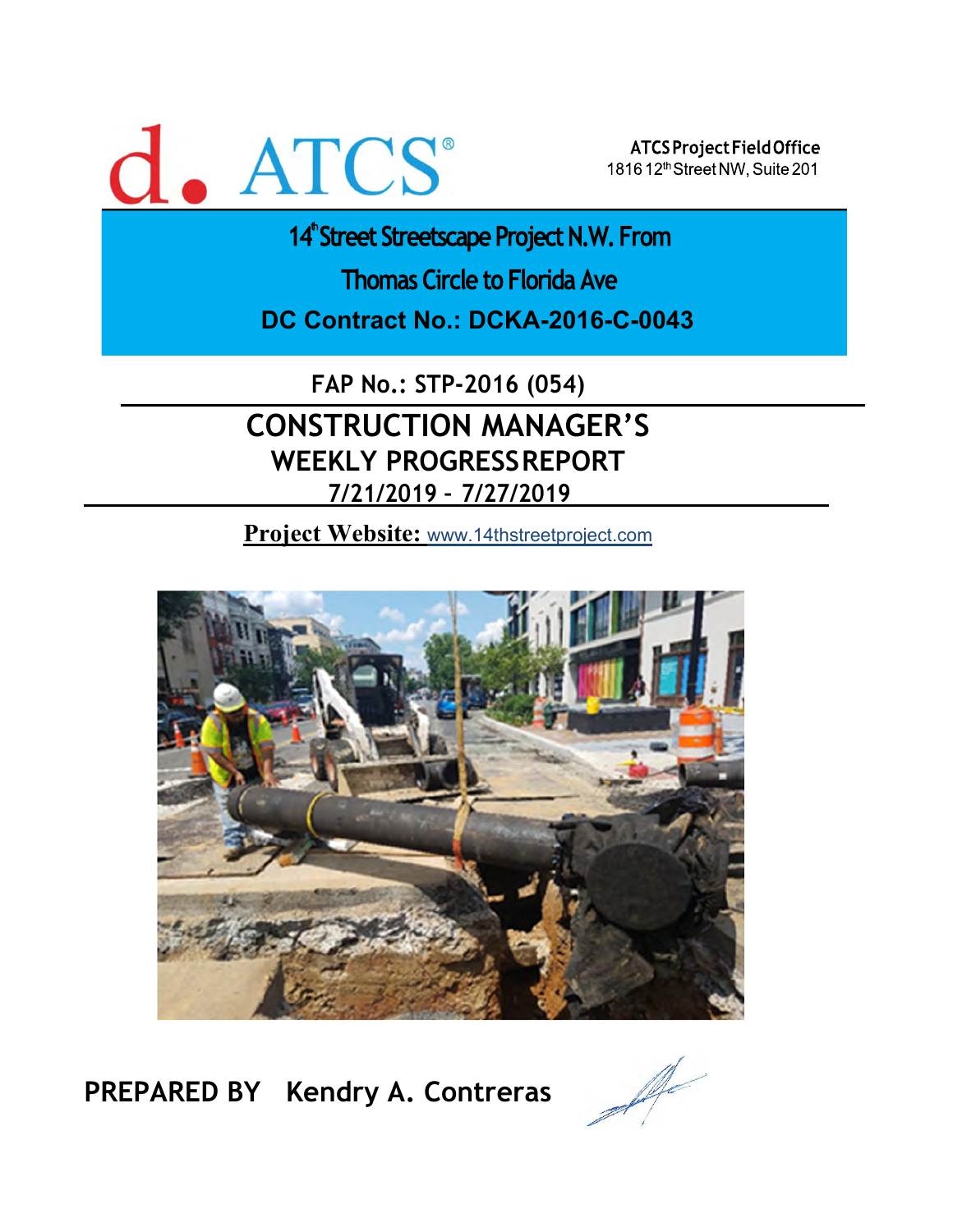## **1. EXECUTIVE SUMMARY**

#### **Project Description:**

The scope of the construction work includes the followings:

- The removal and disposal of existing roadway pavement, curb and gutter and sidewalks, milling of existing asphalt pavement to the extents shown on plans.
- $\bullet$  The resurfacing of existing asphalt pavement using 2" Superpave AC surface on 14<sup>th</sup> Street between Thomas Circle and Florida Ave as shown in the plans.
- The replacement of all curbs and gutters with Granite Curbs, 12" Brick Gutter, Concrete Sidewalk, Wheelchair/Bicycle Ramps, and Cobble Stone LID Paver, Bioretention Planters as shown on the plans or as directed.
- The removal and transportation to storage yard of Existing Traffic Signals and Light Poles as shown on plans. Traffic signal relocation and equipment upgrading of Traffic Signals at all intersections of 14<sup>th</sup> Street within the project limit as shown on plans.
- Streetscaping throughout the 14<sup>th</sup> Street corridor as shown in the plans.
- The installation of traffic signing and permanent pavement markings.
- Upgrading of street lighting throughout the 14<sup>th</sup> Street corridor as shown in the plans.
- Construction and upgrading of single catch basin, double catch basin, and triple catch basin.
- Construction / Upgrading of new Watermains, Fire Hydrants
- Full Reconstruction of R Street.
- Installation of new Bus Islands and bus pads as shown on the plans and as directed.
- The installation and use of erosion and sediment control measures as required.
- Mobilization and demobilization, performance of field layout, provision and maintenance of engineer's field facilities, progress photographs, and the proper maintenance of vehicular and pedestrian traffic during construction, including provision of all required construction warning and detour signs and traffic control devices.

#### **Work by Others**

The PEPCO manhole replacement or vault adjustments activities will be done by others approved by PEPCO. The ATCS CM team will coordinate all these activities with the Contractor and PEPCO.

## **2. STATUS OF CONSTRUCTION / PROGRESS SUMMARY**

#### **Progress Summary:**

- 1. Omni onsite excavating and installing electrical conduits and manholes
- 2. Omni excavating and install new water main, Water service and Fire Hydrants for DC Water.
- 3. Den installing PCC Sidewalk, Granite Curb, Brick Gutter, ADA Ramps
- 4. FMCC Electrical Installing Traffic Signal Poles, Transformer Bases, Traffic Control Cabinets, and Pendent Poles
- 5. FMCC finished Bus island NB near U.Street NB, Install brick curb and bus pad
- 6. FMCC onsite providing MOT for Subcontractors
- 7. Resident Connection to 12" main
- 8. Verizon and DDOT on site to determine ownership of duct bank over water main 12"
- 9. PPECO onsite to determine ownership of duct bank in conflict, Underground crew determined the duct bank was installed by Flippo 2 years ago and is PEPCO's . 2x4 way with 5 feeders and three spares. PEPCO to send a crew to repair damaged spare conduit by omni

#### **CM Community Outreach Activities**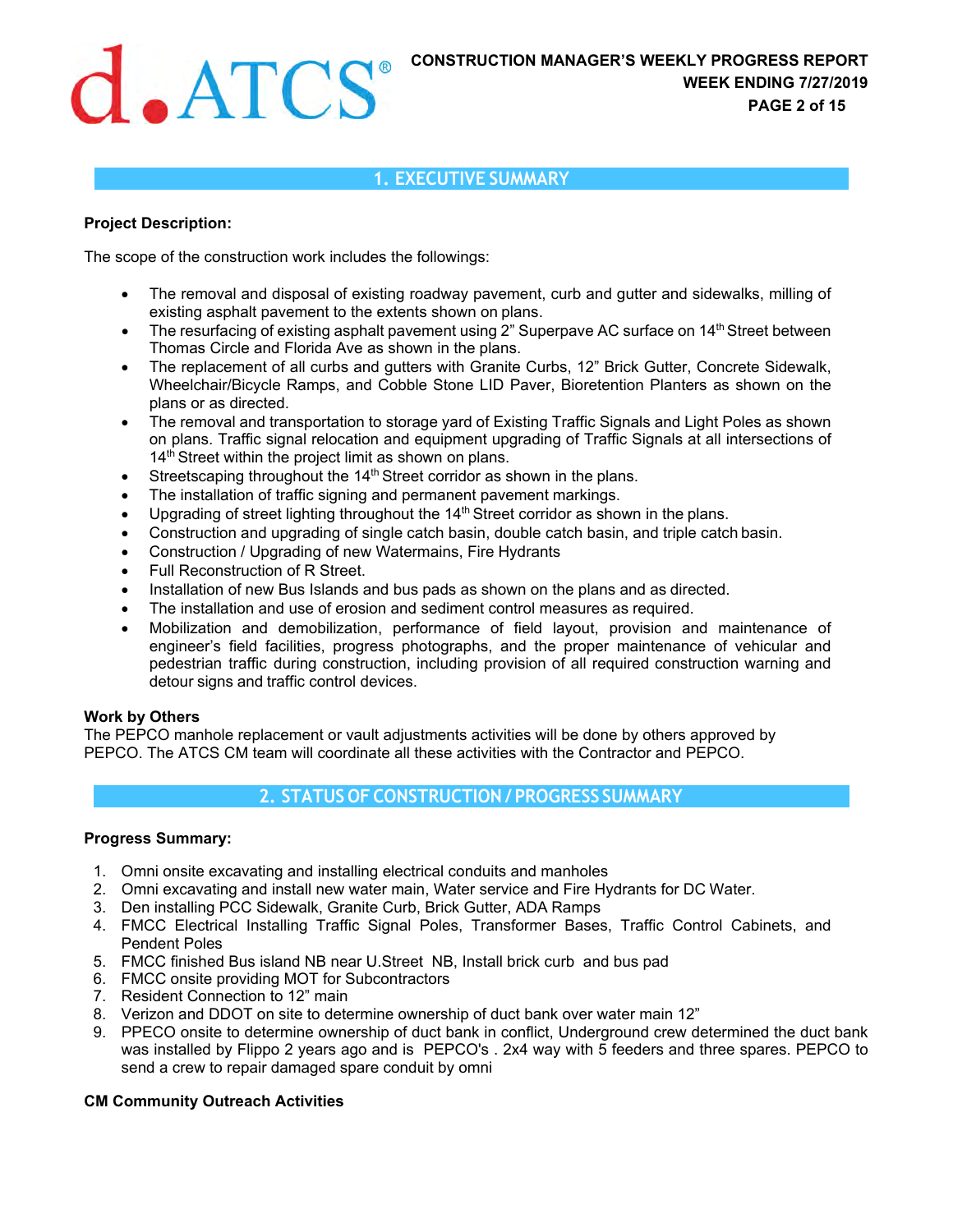

- 1. Meeting with Ellisdale developer at W and Florida St. Unfortunately their timeline doesn't work with our Project. Best case scenario they will be able to provide access to their storage yard in October ( there is a bus island right in that lane). He was informed that if we can't finish, they will need to incorporate that as part for their project. They are getting some feedback from their owner but that will also include the sidewalk work (is currently covered by overhead protection) landscaping etc. we would be able to finish the South east corner, but this is definitely a bigger impact that the other developer
- 2. Connected with retailers and property owners in project corridor to provide updates and address any questions or concerns. On-site meetings with property owners.
- 3. Project Website is up and running. Responded to email questions that came through Project Website.

#### **3. ISSUES / ACTION ITEMS**

- Ongoing Issues / Items: Pepco working on conflicts (approx. 4 locations) and to give CM a report on time frame for design and corrections. PEPCO has missed multiple deadline not meeting their committed
- PEPCO didn't abandoned manhole near 14<sup>th</sup> NB and P street.
- PEPCO Electrical duct bank over Water main, Pepco confirmed is energized and it will require relocation
- Action Items.-

|     | <b>Action Description</b>                                                                                                             | <b>Action By</b>             | Original<br>Date        | Expected<br>Date        | <b>Status</b> |
|-----|---------------------------------------------------------------------------------------------------------------------------------------|------------------------------|-------------------------|-------------------------|---------------|
| 001 | Address the MOT, safety issues within<br>the corridor.                                                                                | <b>FMCC/Kevin Felix</b>      | June 5,<br>2019         | July 9,<br>2019         | Ongoing       |
| 002 | Request Clear Channel acceptance<br>documentation for the bus shelters                                                                | <b>FMCC</b>                  | <b>June 14.</b><br>2019 | July 9,<br>2019         | Ongoing       |
| 003 | RFI#15 - Confirm the pricing for the 4<br>extra poles used for temporary<br>lighting                                                  | <b>FMCC/Shaddy Abdelaal</b>  | June 21,<br>2019        | July 5,<br>2019         | Ongoing       |
| 004 | 12" Watermain conflict. Confirm<br>responsibility party for the relocation                                                            | DDOT/Ramesh<br>Mirchandani   | June 25,<br>2019        | July 9,<br>2019         | Ongoing       |
| 005 | Submittal T72R - TCP Paving Plan.<br><b>Address DDOT comments</b>                                                                     | <b>FMCC</b>                  | July 2,<br>2019         | July 9,<br>2019         | Ongoing       |
| 006 | RFI-16 - CB-25 conflict on T<br>Street review.                                                                                        | <b>ATCS/Kendry Contreras</b> | July 2,<br>2019         | July 9,<br>2019         | Ongoing       |
| 007 | RFI-16 - CB-25 conflict on T Street,<br>test pits needed.                                                                             | <b>FMCC</b>                  | <b>June 25.</b><br>2019 | July 9,<br>2019         | Ongoing       |
| 008 | Address the issues with<br>cracked/missing sidewalk sections                                                                          | <b>FMCC</b>                  | July 2,<br>2019         | July 9,<br>2019         | Ongoing       |
| 009 | Address DC Water's issue that DEN is<br>covering their curb stops, between R<br>and T Streets.                                        | <b>FMCC/DEN</b>              | July 2,<br>2019         | July 9,<br>2019         | Ongoing       |
| 010 | Insert the missing valve cover at 1724<br>14 <sup>th</sup> Street NW                                                                  | <b>FMCC</b>                  | July 5,<br>2019         | July 5,<br>2019         | Ongoing       |
| 011 | Omni to temporarily remove the steel<br>plates IFO Redevelopment project at<br>1716 14 <sup>th</sup> Street NW - Basin and MH<br>Inst | Omni                         | <b>July 16,</b><br>2019 | <b>July 16,</b><br>2019 | Ongoing       |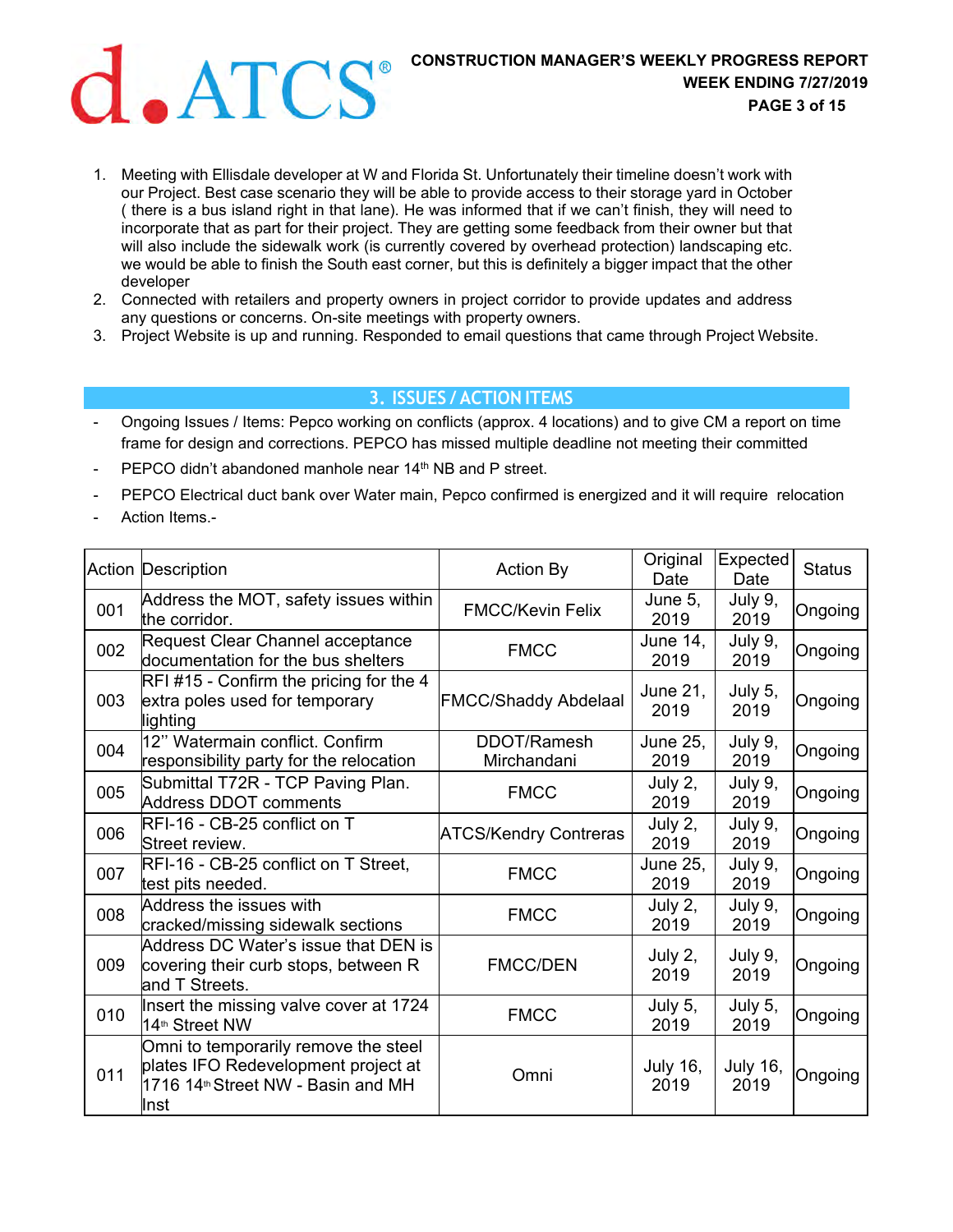# **CONSTRUCTION MANAGER'S WEEKLY PROGRESS REPORT WEEK ENDING 7/27/2019**

**WEEK ENDING 7/27/2019 PAGE 4 of 15** 

| 012 | Schedule a meeting<br>with Ellisdale Construction/Developers,<br>CM, DCRA, and FMCC.                                        | <b>TBA/Jerrell Johnson</b>                                   | <b>July 16,</b><br>2019 | <b>July 16,</b><br>2019 | Ongoing    |
|-----|-----------------------------------------------------------------------------------------------------------------------------|--------------------------------------------------------------|-------------------------|-------------------------|------------|
| 013 | Provide submittal for the steel plates in<br>the bus island.                                                                | FMCC/Abdalla Elsheikh                                        | <b>July 23,</b><br>2019 | <b>July 23,</b><br>2019 | Ongoing    |
| 014 | 48" Watermain conflict. Confirm the<br>condition of the conduit on top of the<br>watermain. (Verizon to investigate)        | Verizon                                                      | <b>July 30,</b><br>2019 | <b>July 30,</b><br>2019 | <b>New</b> |
| 015 | FMCC to provide some type of handle<br>for the grate placed IFO Cleaners at<br>1329 14 <sup>th</sup> Street                 | <b>FMCC/John Constantino</b>                                 | <b>July 30,</b><br>2019 | <b>July 30,</b><br>2019 | <b>New</b> |
| 016 | FMCC to provide monthly cost for the<br>applicable lump sum items due to the<br>contract time extension granted to<br>FMCC. | <b>FMCC/Cesar Casanova</b>                                   | <b>July 30,</b><br>2019 | <b>July 30,</b><br>2019 | <b>New</b> |
| 017 | DDOT to provide FMCC Article 3 letter<br>for the ITS Components.                                                            | DDOT/ Samuel Ayodele                                         | <b>July 30,</b><br>2019 | <b>July 30,</b><br>2019 | <b>New</b> |
| 018 | <b>FMCC</b> to check with the suppliers on<br>the lead time for the ITS Components.                                         | <b>FMCC/Shaddy Abdelaal</b>                                  | <b>July 30,</b><br>2019 | <b>July 30,</b><br>2019 | <b>New</b> |
| 019 | Review material placed in tree box<br>near the Studio Theater that is causing<br>issues with older guests.                  | <b>FMCC/Kevin</b><br><b>Felix and TBA/Jerrell</b><br>Johnson | <b>July 30,</b><br>2019 | <b>July 30,</b><br>2019 | <b>New</b> |
| 020 | FMCC to resolve the cracked granite,<br>contact insurance, and follow up with<br>the businesses.                            | <b>FMCC/Abdalla Elsheikh</b>                                 | <b>July 30,</b><br>2019 | <b>July 30,</b><br>2019 | <b>New</b> |
| 021 | DDOT to provide wording for the<br>message boards.                                                                          | <b>DDOT/ Samuel Ayodele</b>                                  | <b>July 30,</b><br>2019 | <b>July 30,</b><br>2019 | <b>New</b> |
| 022 | Mr. Constantino will check with paving<br>division if intersections will be done at<br>night.                               | <b>FMCC/John Constantino</b>                                 | <b>July 30,</b><br>2019 | <b>July 30,</b><br>2019 | <b>New</b> |

### **4. MEETINGS / PROJECT COORDINATION**

Progress Meeting are schedule at the Field Office every Tuesday at 10:30am

Meeting with developer Ellisdale - Section section 2

### **5. DAILY WORK PERFORMED**

#### **Monday 7/22/2019**

**FMCC** worked at northbound 14th St where parking and travel lane were closed from S to T St for continued hardscape work. Water filled jersey barriers and pedestrian barricade were moved to 14th & P St for bus island work. FMCC set Granite straight curb at Southbound 14th & U ST NW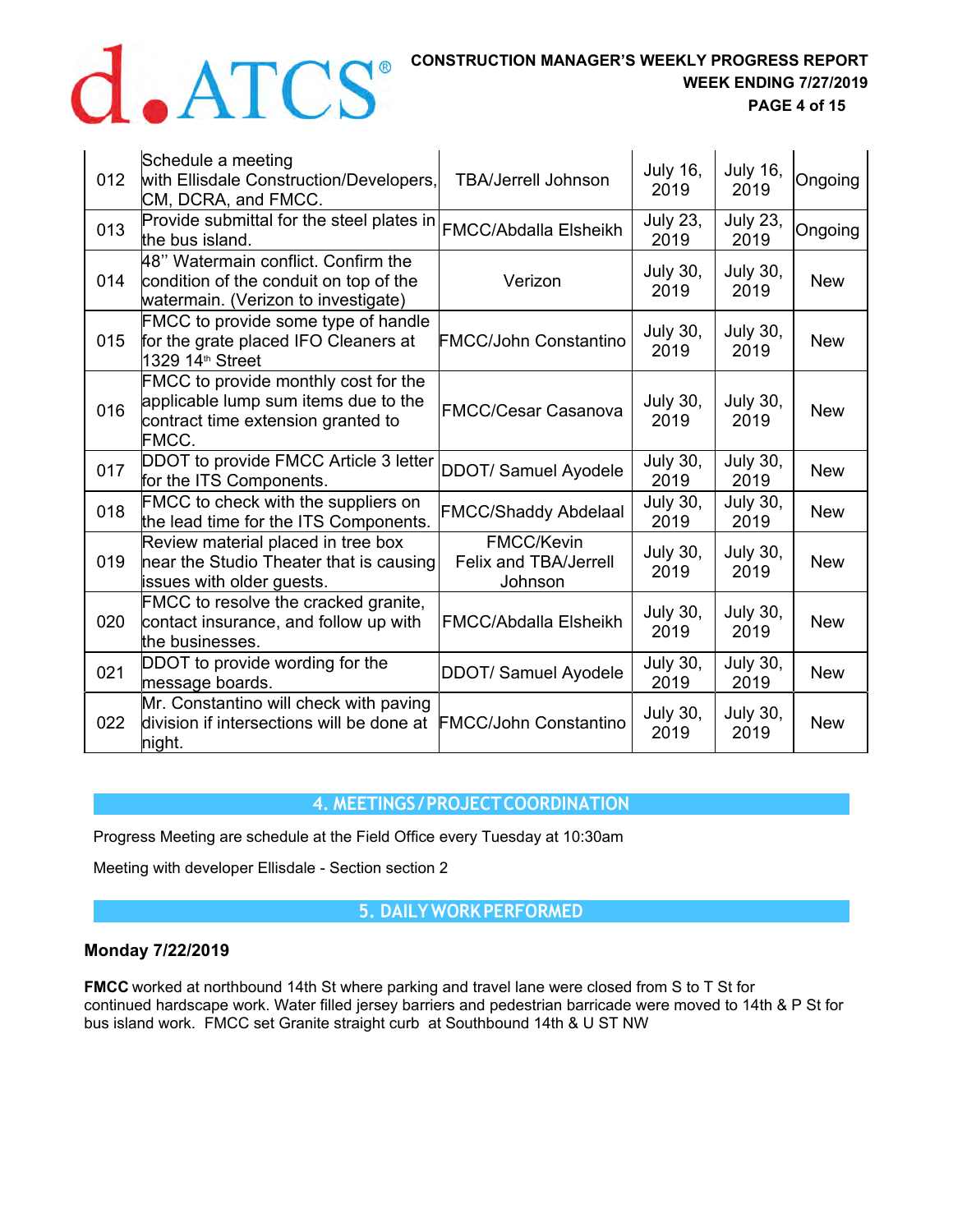

**D.E.N.** worked at NEC of 14th & T St demolishing existing wheelchair ramps, PCC sidewalk and granite curb. Corner was replaced with (2) bicycle/wheelchair ramps straight/radial granite curb, (1) manhole adjustment at bump-out and new PCC sidewalk.

**Omni Excavators** work at 14th & T St excavating (2) test pits for possible relocation of existing water main due to utility conflicts. A second crew work at NEC of 14th & U St excavating trench for connection from manhole M80 to traffic signal foundation TS-40 (20 LF) and hand box HB-13 (31 LF). 2" and 4" PVC was used at each location in new directional island currently under construction. Class B concrete was used for foundation and encasement of PVC pipe. Hand box has not been placed as of yet and will be placed at a later time.

#### **Tuesday 7/23/2019**

**FMCC** was onsite initially to continue work at NEC of 14th & U St directional island but due to weather ended at 9am. FMCC MOT crew checked maintenance of traffic devices throughout the corridor. Following check of corridor from Thomas Circle to Florida Avenue work ended for the remainder of the work day in the field. No work. (Heavy rain )

**D.E.N.** No work. (Heavy rain )

**Omni Excavators** No work. (Heavy rain )

#### **Wednesday 7/24/2019**

FMCC worked at northbound 14th St where parking and travel lane were closed from T to Wallach St for continued hardscape work. Water filled jersey barriers (192 LF) and pedestrian barricade (150LF) were moved to 14th & U St for bus island work. Worked at 14th st & U NW, NEC (NB), Bus Stop Island, New Bicycle Ramp Provide MOT

**D.E.N.** continued work at NEC of 14th & T St excavating for new PCC sidewalk to be placed. PCC Sidewalk was placed at various locations between S and T St. Granite curb installation as well as brick gutter were placed at NEC of 14th & T St which terminated at catch basin CB-27.

**Omni Excavators** work at 14th & R St excavating at NEC of 14th & R St from K43 (12") Sta. 0+43 toward K33 Sta. 0+62). Material was removed via trackhoe and dump truck followed by installation of sheeting and shoring. No pipe was installed and work is scheduled to continue tomorrow on 7/25/19.

#### **Thursday 7/25/2019**

**FMCC**  Worked at 14th st & U NW, NEC (NB), Bus Stop Pad. FMCC worked at northbound 14th St where parking and travel lane were closed from R to Riggs St for continued water main installation Water filled jersey barriers and pedestrian barricade were moved to 14th & U St for bus island work.

**D.E.N.** worked at SWC of 14th & Swann St demolishing existing wheelchair ramps, PCC sidewalk and granite curb. Corner was replaced with (2) bicycle/wheelchair ramps straight/radial granite curb, at existing bump-out and new PCC sidewalk.

**Omni Excavators** work at 14th & Wallach Place excavating (2) trenches for connection from manhole M110 to traffic signal foundation TS-58 and M111 to L92/PP/TS. 2" and 4" PVC will be used at each location awaiting new sidewalk construction following excavation. Class B concrete will be used for foundation and encasement of PVC pipe scheduled for tomorrow 7/26/19.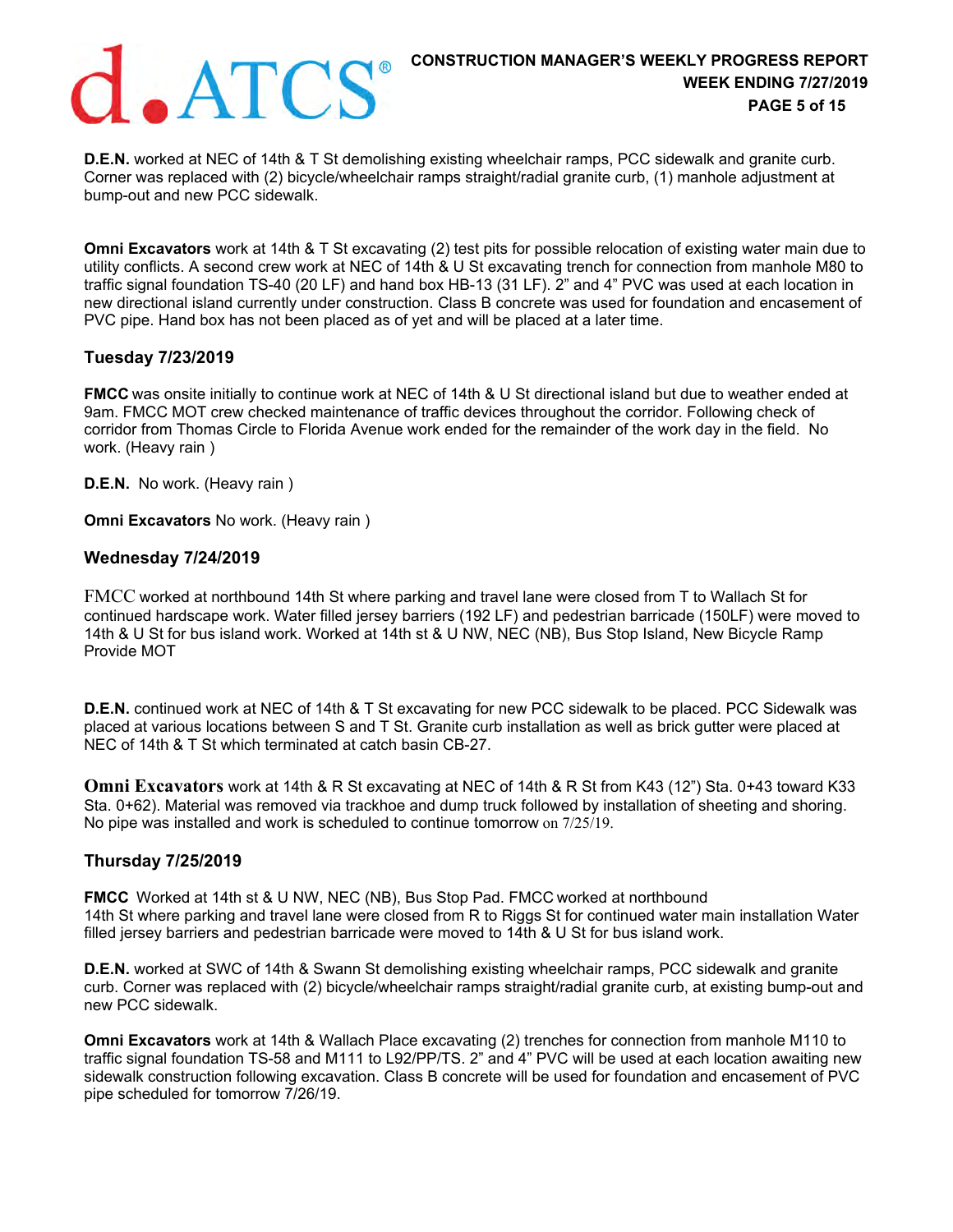

**Omni Excavators** continued work at 14th & R St water main installation connecting 12" section of 12" ductile iron pipe to 12"x12" mechanical tee  $(9.33' + 2')$  (11.33 LF). See details attached below.

**FMCC Electrical Crew** worked at NEC of 14th & P St repairing pedestrian modules. No pay items reported.

#### **Friday 7/26/2019**

**FMCC** Worked at 14th st & U NW, NEC (NB), Install Brick Gutter.

14th st and U st NW, Northbound right lane Closure and provide temporary medium plastic barriers And Arrow Board FMCC worked at 14th st and U st NW, Northbound right lane Closure Installing rick gutter and Granite curb. FMCC worked at northbound 14th St where parking and travel lane were closed from R to Riggs St for continued water main installation Water filled jersey barriers and pedestrian barricade were moved to 14th & U St for bus island work.

**D.E.N.** Demolition North of Swann St, Remove Parking access apron, poured sidewalk.

**Omni Excavators** at 14th & R St excavating at NEC of 14th & R St from K43 (12") Sta. 0+43 toward K33 Sta. 0+62).

#### **Saturday 7/27/2019**

**FMCC** Worked at : Various small island and sidewalk concrete. 14th st & Rhode Island Ave NW, SWC (SB), Bus Stop Island, 14th st & P NW, NWC (SB), Bus Stop Island 14th st & U NW, NWC (NB), Bus Stop Island 14th st NW, 1306 (NB), Side walk

**FMCC Electric Crew** install UPS Boxes and components on new traffic signal cabinets (UPS) on locations:  $14<sup>th</sup>$  st and ( N, Rhode Island ave, P st, Q st and R st)

**FMCC Electric Crew** install Cables for traffic signal at N st and P st

**Omni Construction.-** Water work 14th st NW, Wallach PL (NB), SEC and NEC

#### **6. INSPECTION & MATERIAL TESTS PERFORMED**

- QA/QC was onsite preforming compaction testing of backfill and aggregate base material, Concrete Testing
- Non conformace letter to D.E.N. poor quality of seidewalk at T street and multiple issues with finishing, covering curb stops, tripping hazards, cracks

### **7. RFI's / SUBMITTALS**

- Requests for Information:
	- o We have received 30 RFIs; 29 RFIs have been answered.
- Submittals: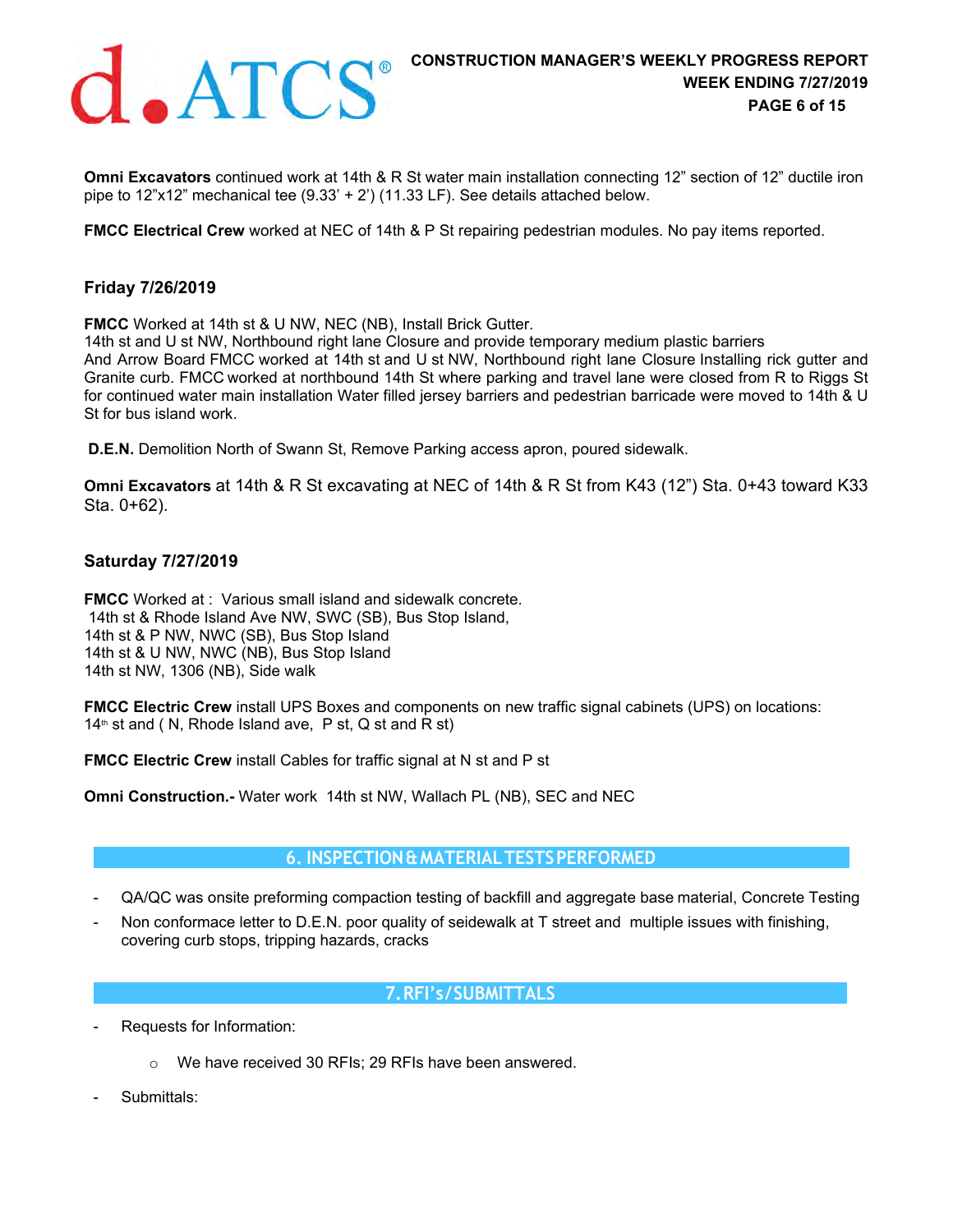

 $\circ$  We have received 79 Submittals; 78 Submittals have been Approved, One have been returned with comments to be addressed by contractor

#### **8. CHANGE ORDERS/TASK ORDERS**

- o Article 3 Letter for Bus Shelter Removal.
- o Missing ITS Fiber Items. PCO with DDOT
- o Missing Extra Fittings for Water Main work. PCO with DDOT
- o Material cost for 4 light poles. FMCC to submit proposal
- o Extended Overhead costs ( Field office, MOT). FMCC to submit breakdown

**9. DBE or CBE PARTICIPATION SUMMARIES**

- ATCS CBE / DBE Activity:
	- $\circ$  Hayat Brown LLC.: Provided Office Engineering and Inspection support for this project.
	- o Cube root: Provided Inspection support
- Fort Myer Construction Corp. DBE Activity:
	- o Omni Excavators Inc.
	- o Den United LLC.
	- o

#### **10. ACCIDENTS / INCIDENT**

o No major incidents

### **11. PHOTOS OF WORK PERFORMED THIS PERIOD**



PVC conduit connected from M80 to TS40 & HB-13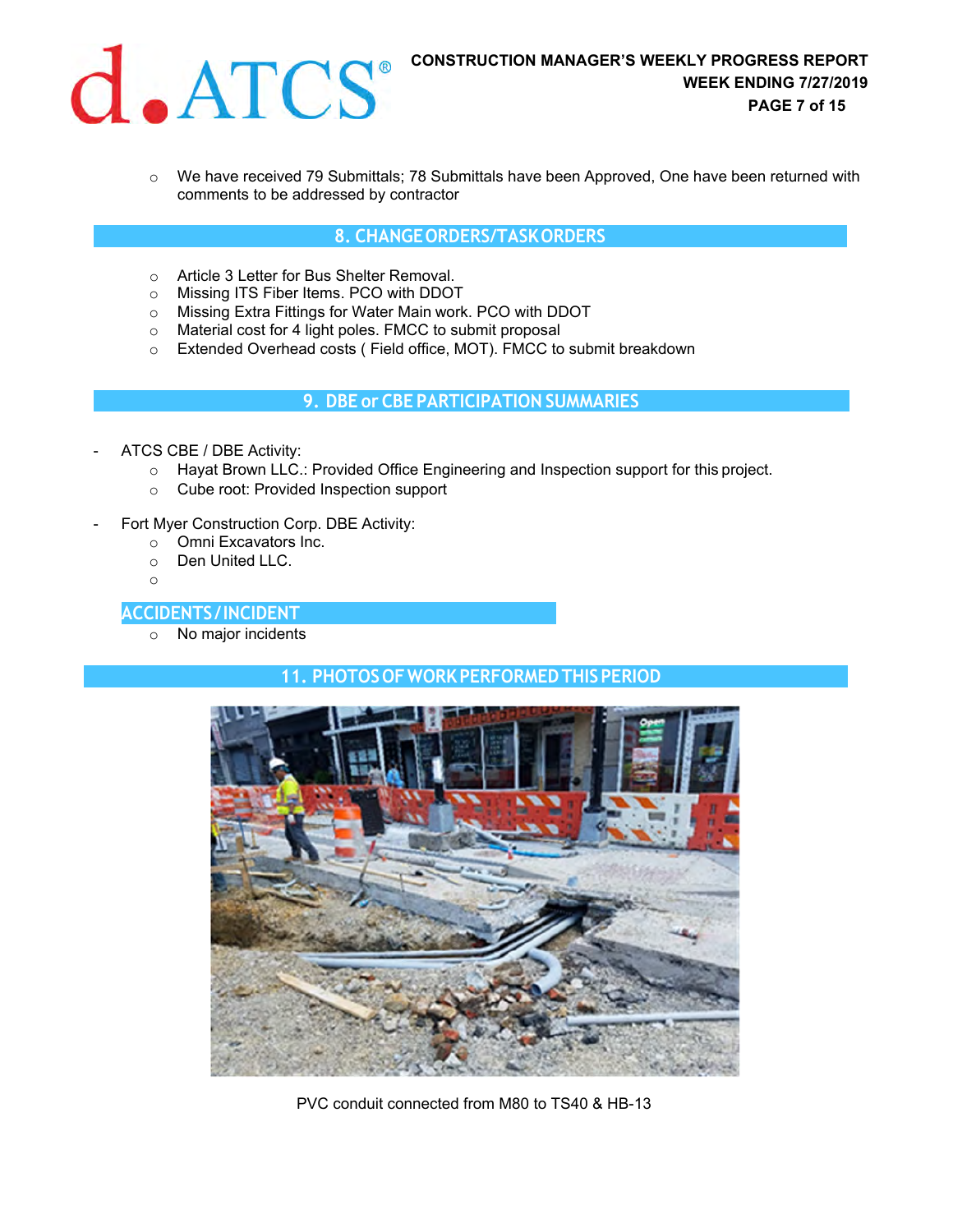## **CONSTRUCTION MANAGER'S WEEKLY PROGRESS REPORT WEEK ENDING 7/27/2019**

**WEEK ENDING 7/27/2019 PAGE 8 of 15** 



Wheelchair ramp #2 at NEC of 14<sup>th</sup> St placed



PCC sidewalk placement underway at NEC of 14<sup>th</sup> & T St by D.E.N.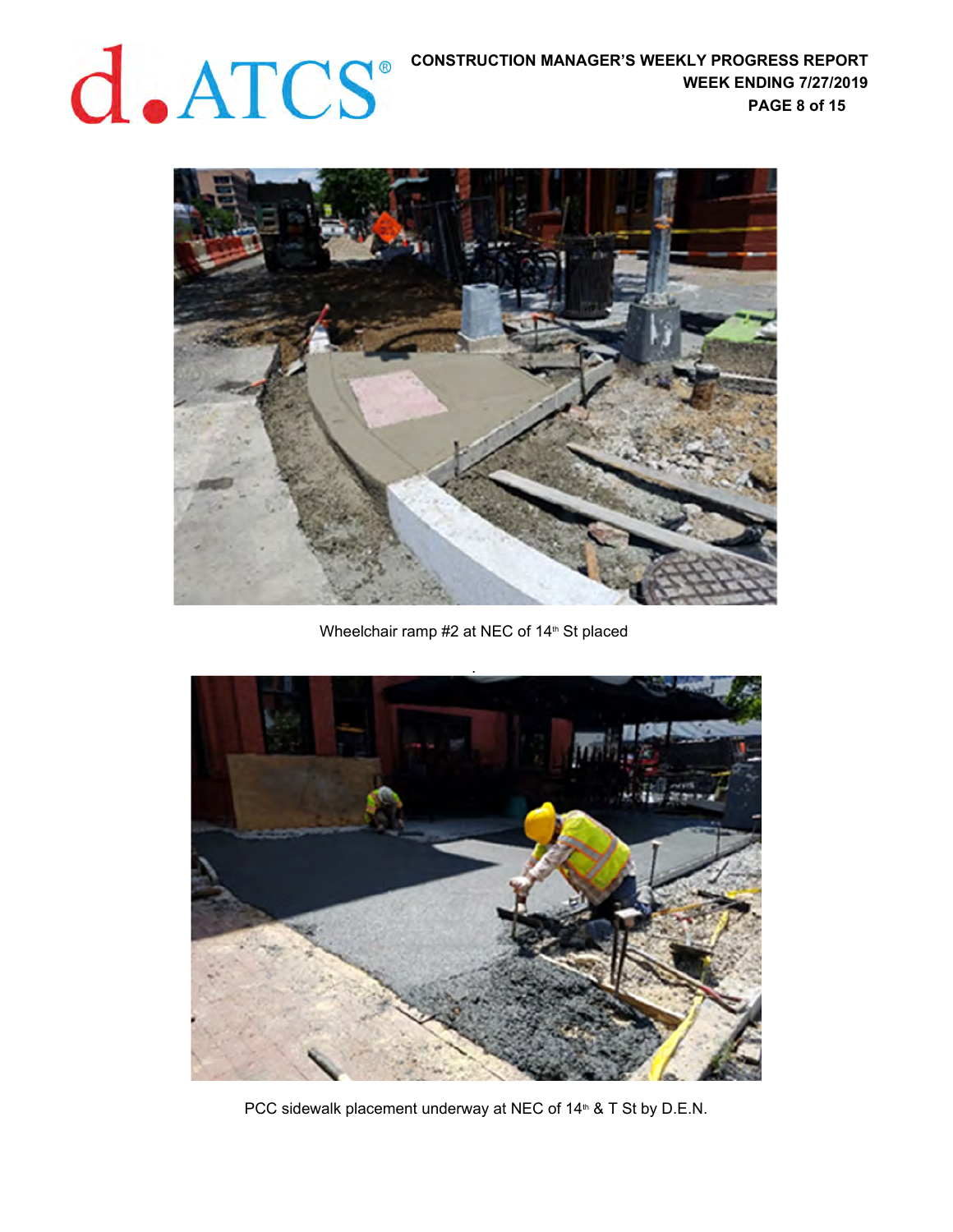

Formwork preparation of traffic signal foundation TS-40 by Omni Excavators



Laying pipeline 8 Inches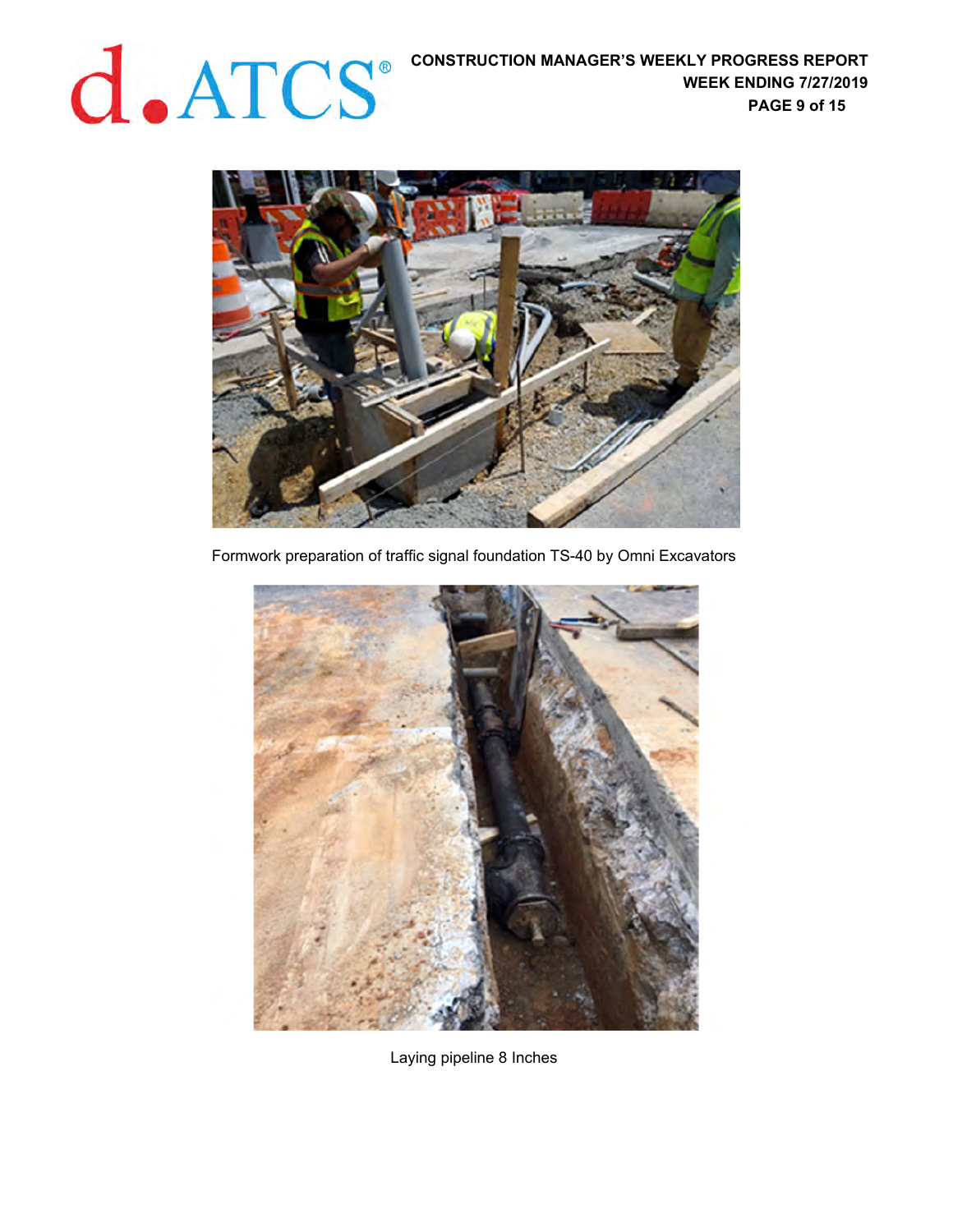# **CONSTRUCTION MANAGER'S WEEKLY PROGRESS REPORT WEEK ENDING 7/27/2019**

**WEEK ENDING 7/27/2019 PAGE 10 of 15** 



Sub-grade Preparation .



Preparation of NWC of 14<sup>th</sup> & T St PCC sidewalk subgrade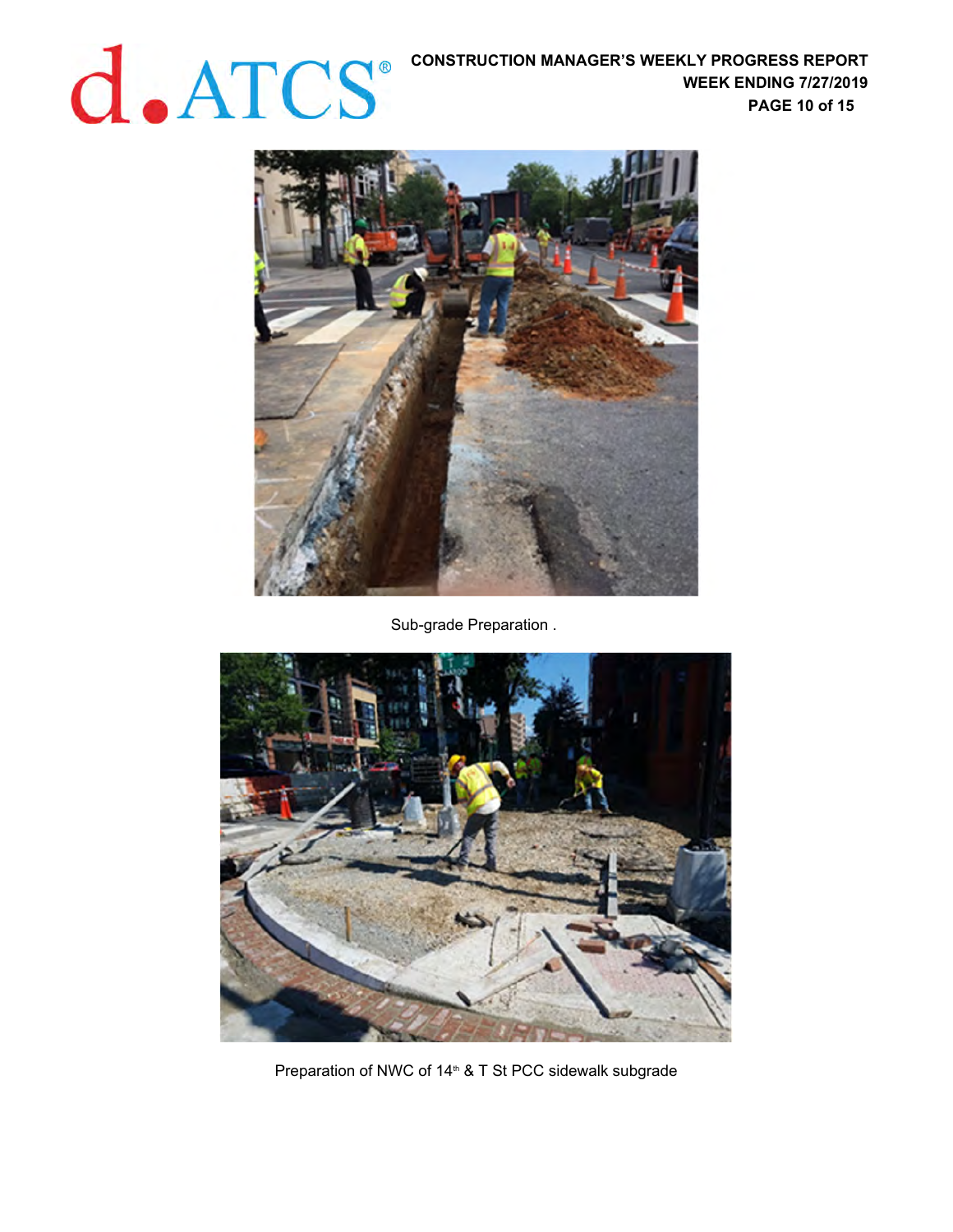

PCC sidewalk completed by D.E.N. at 1901 14<sup>th</sup> St



Demolition and excavation by Omni at NEC of 14<sup>th</sup> & R St for 12" main work.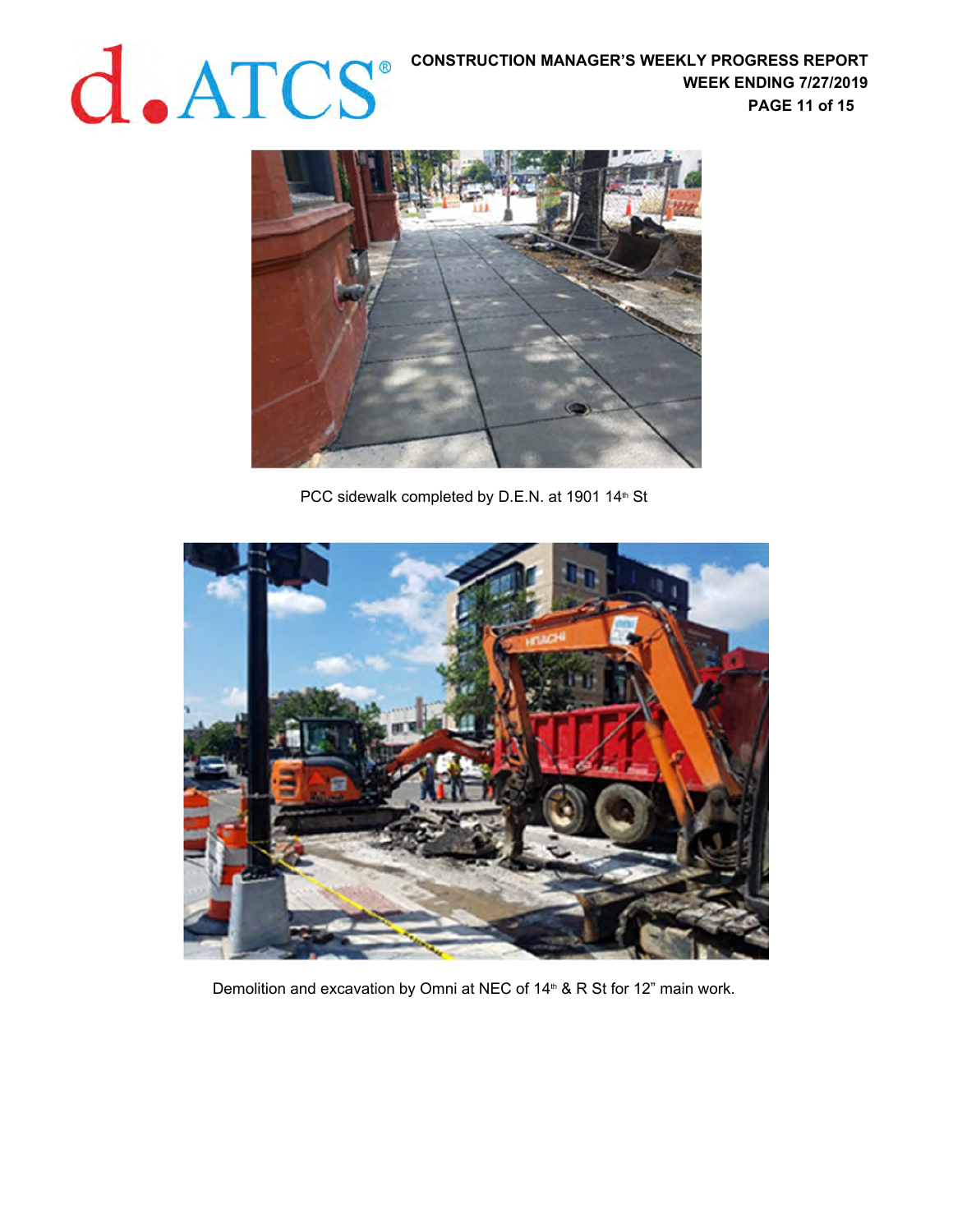**CONSTRUCTION MANAGER'S WEEKLY PROGRESS REPORT WEEK ENDING 7/27/2019**<br>PAGE 12 of 15 **WEEK ENDING 7/27/2019 PAGE 12 of 15** 



Bus Stop Island, New Bicycle Ramp



Bus Stop Island, New Bicycle Ramp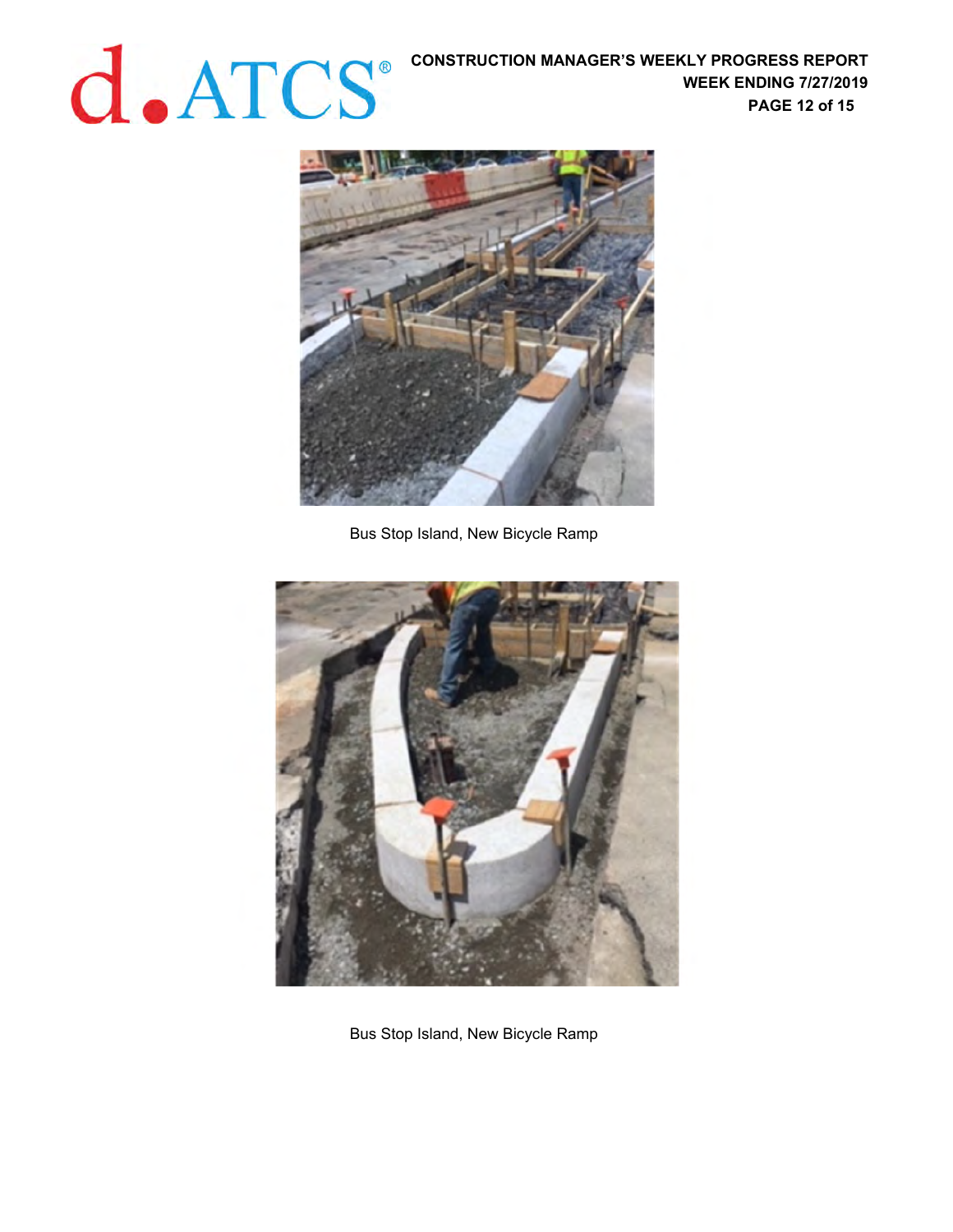

PCC concrete placed at TS-40 including encased PVC to HB-13



New pedestrian modules to be repaired by FMCC.